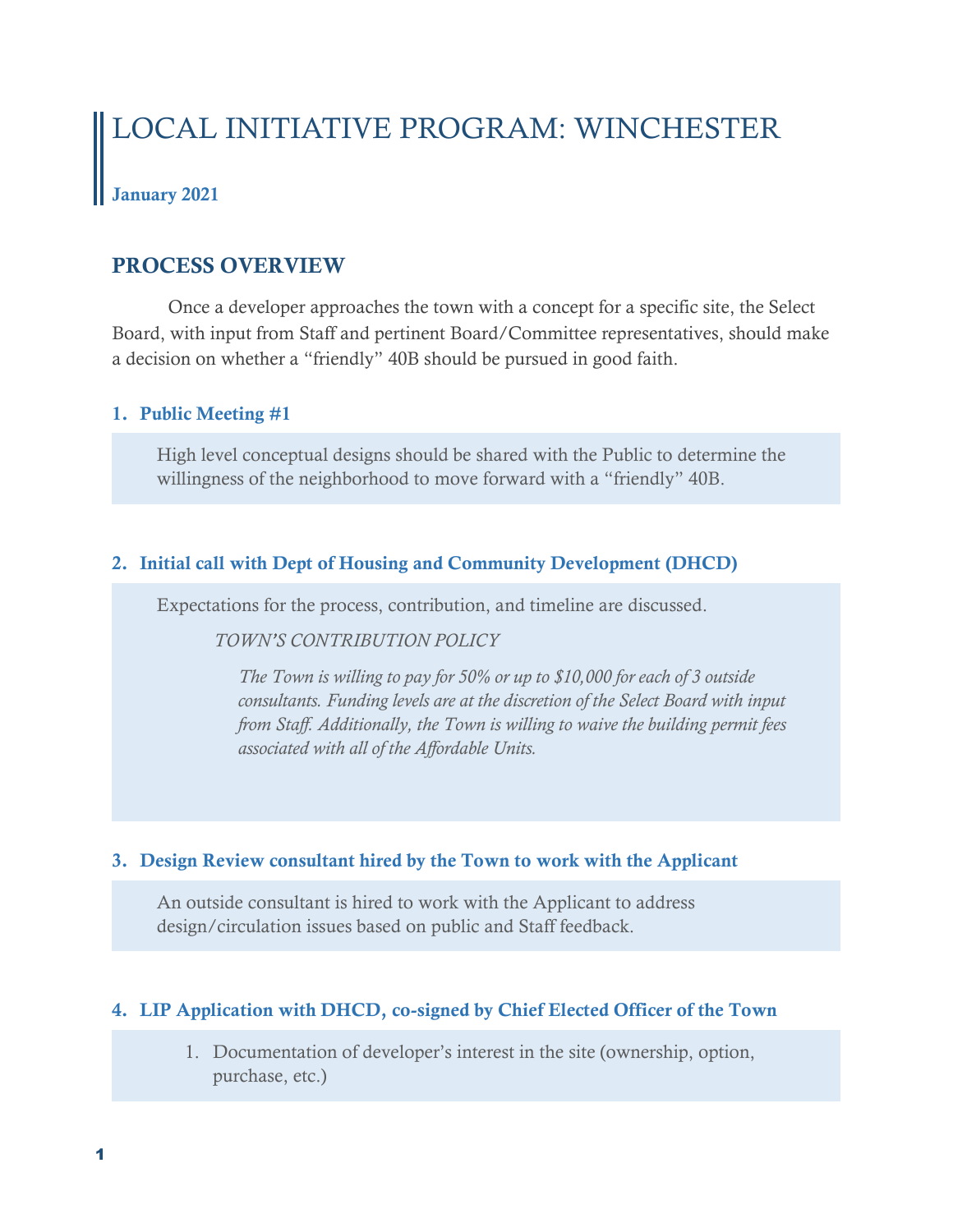- 2. Description of current site conditions
- 3. Site Plan-Lot lines, street, existing buildings, proposed building footprints, parking (auto and bicycle) and general dimensions, zoning dimensional restrictions, wetlands, contours, ledge, and other environmental constraints, identification of affordable units, sidewalks and recreation paths, site improvements including landscaping, floodplain (if applicable)
- 4. Drawings: one set
- 5. Utilities plan-existing and proposed locations and types of sewage, water, drainage facilities, and graphic depiction of: typical building plan, typical unit plan for each unit type with square footage tabulation, typical unit plan for each accessible unit type with square footage tabulation, elevations, sections, perspectives or photographs, typical wall section,
- 6. Sample floor plans of the proposed units, units identified by size, type, location and proposed cost
- 7. A financial pro forma of the project

## 5. Public Meeting #2

- 1. This meeting will focus on the merits of the Application as the Town is a co-applicant.
- 2. Changes to the application would be the result of feedback from this meeting.

Outside consultants for Traffic/Stormwater/ Water & Sewer are hired to do peer review if applicable at the outset of the first Public Hearing for the Comprehensive Permit

#### 6. LIP Application Submittal

1. LIP staff review the application and conduct a site visit with representatives from the development team and the municipality